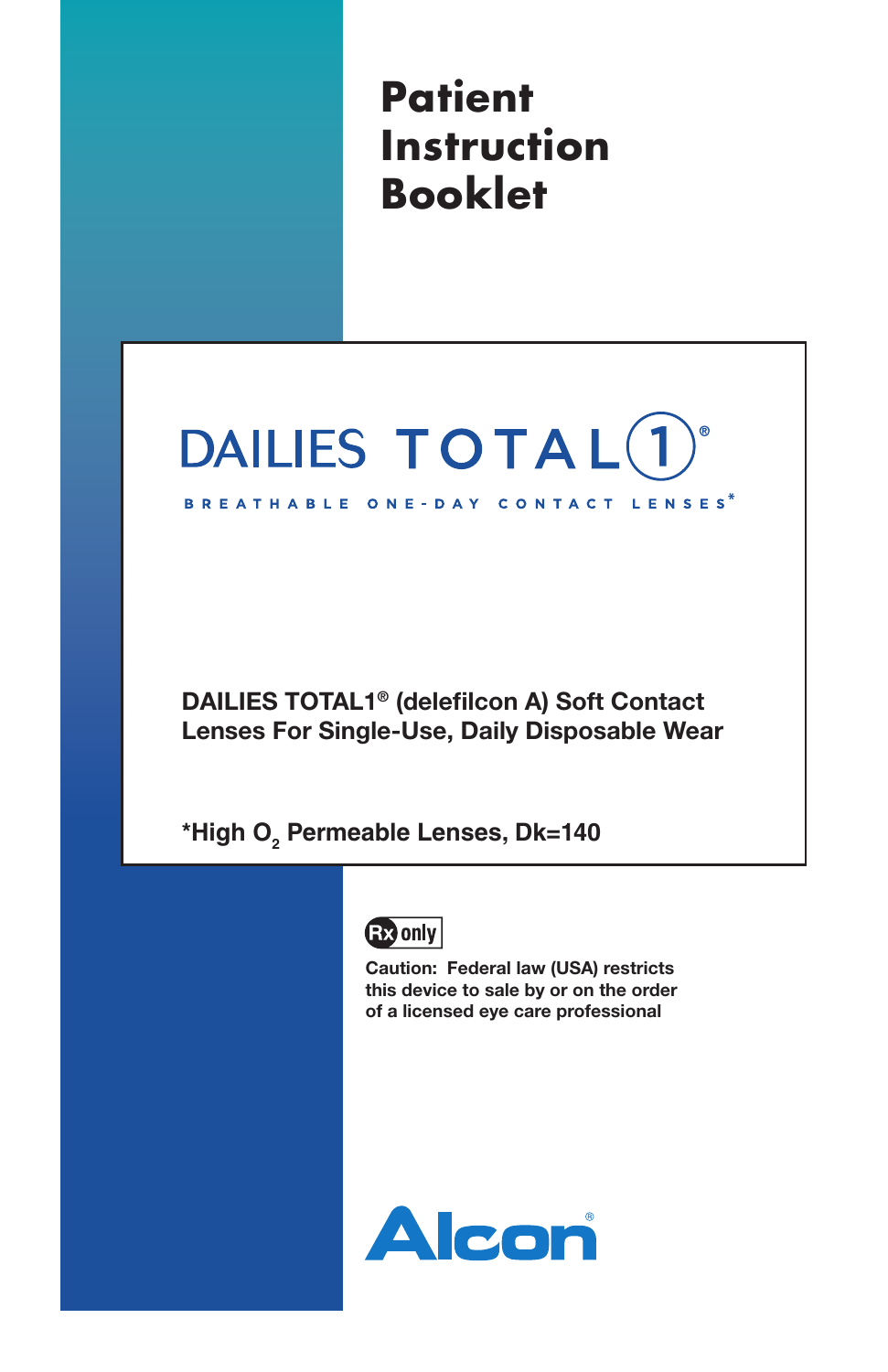This page intentionally left blank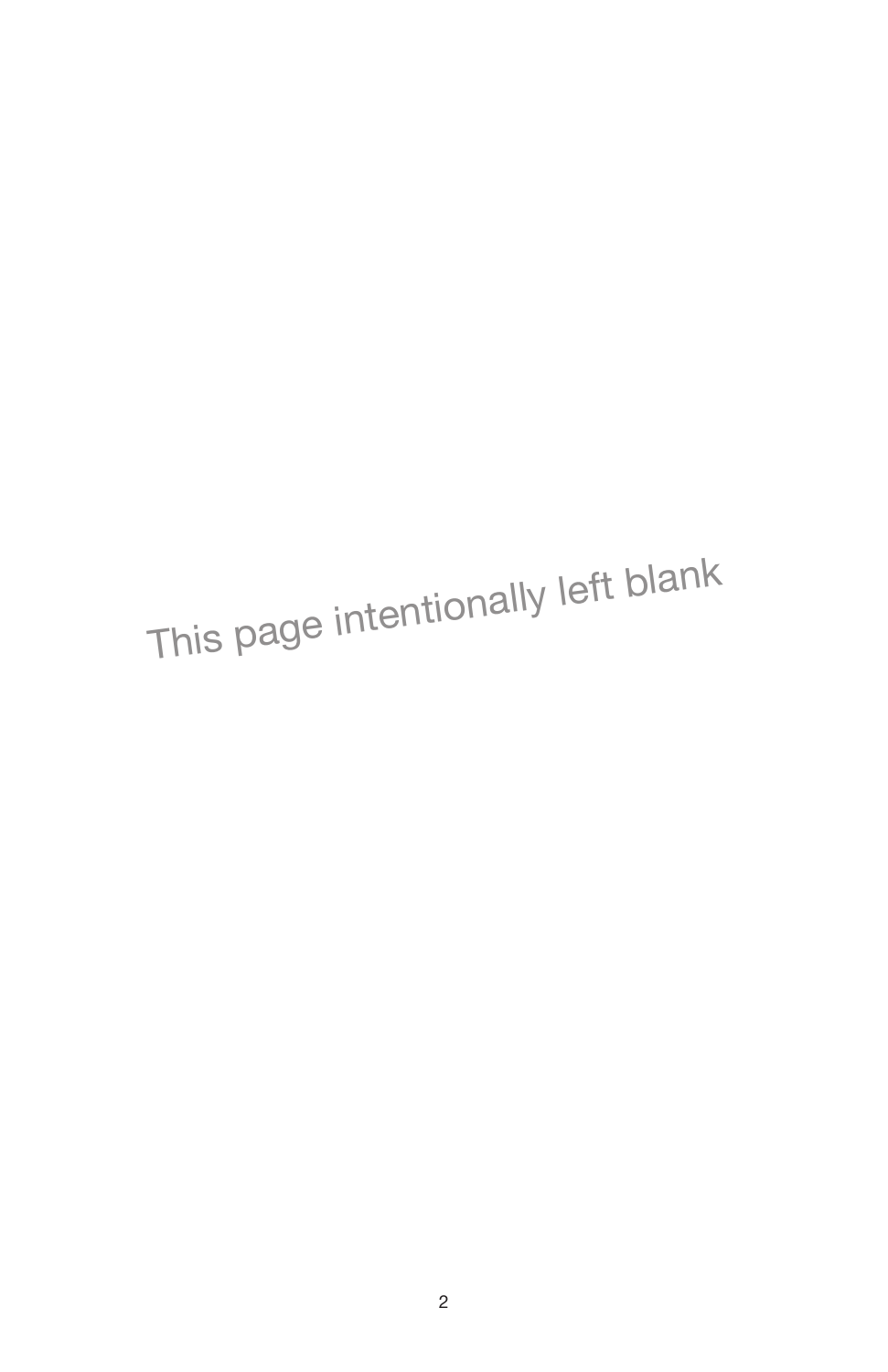# Table of Contents

|                                                    | 5  |
|----------------------------------------------------|----|
|                                                    | 6  |
|                                                    | 7  |
| What You Should Know About Contact Lens Wear       | 7  |
|                                                    | 8  |
|                                                    | 9  |
|                                                    | 9  |
| General Guidelines for Safe Contact Lens Wear      | 9  |
|                                                    | 9  |
|                                                    | 11 |
|                                                    | 11 |
|                                                    | 11 |
|                                                    | 12 |
|                                                    | 12 |
|                                                    | 12 |
|                                                    | 13 |
|                                                    | 13 |
|                                                    | 16 |
|                                                    | 16 |
|                                                    | 17 |
|                                                    | 18 |
|                                                    | 18 |
|                                                    | 18 |
|                                                    | 18 |
|                                                    | 18 |
|                                                    | 18 |
|                                                    | 19 |
|                                                    | 19 |
| Instructions for the Monovision Wearer (Spherical) | 20 |
|                                                    | 21 |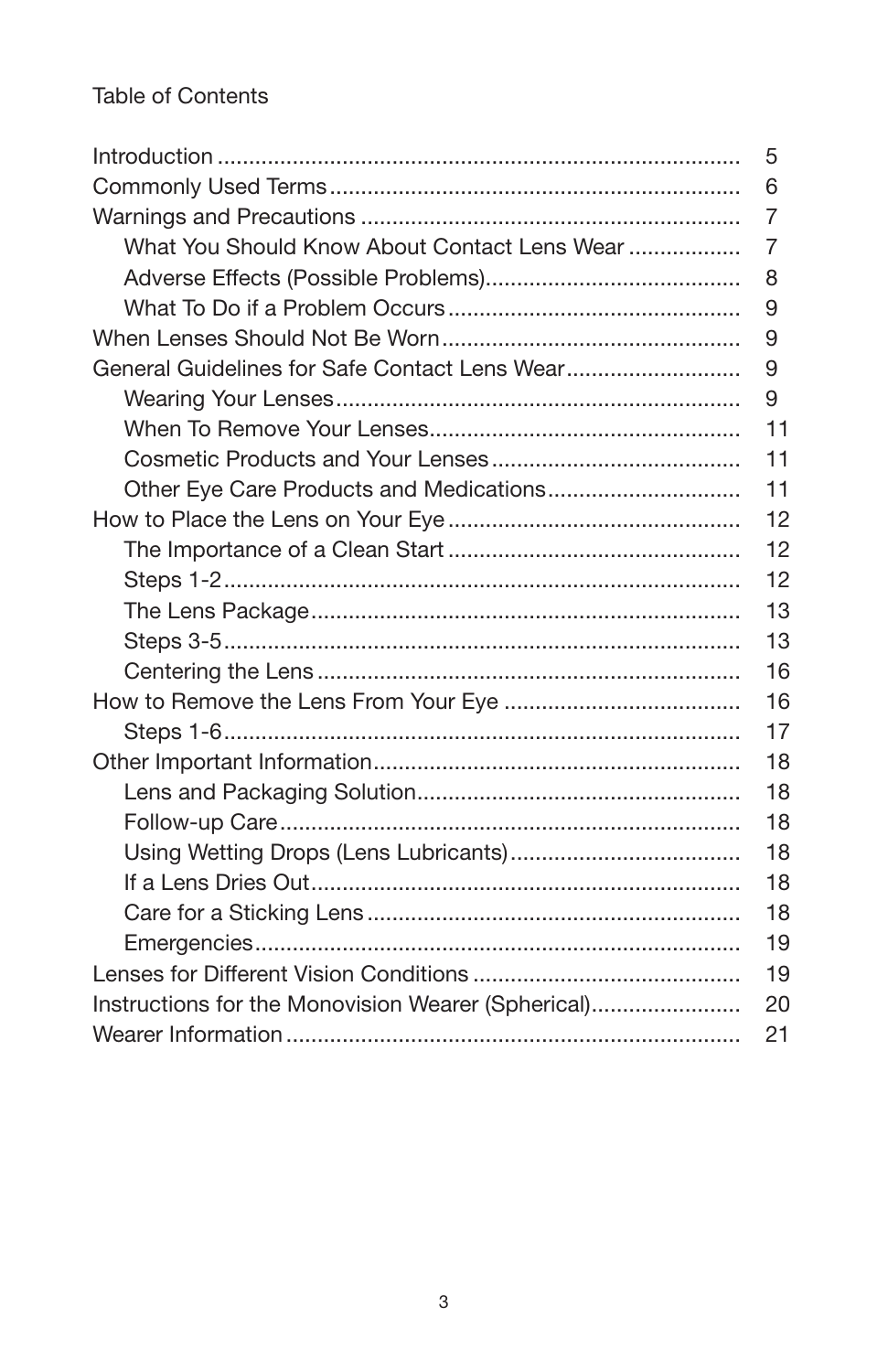This page intentionally left blank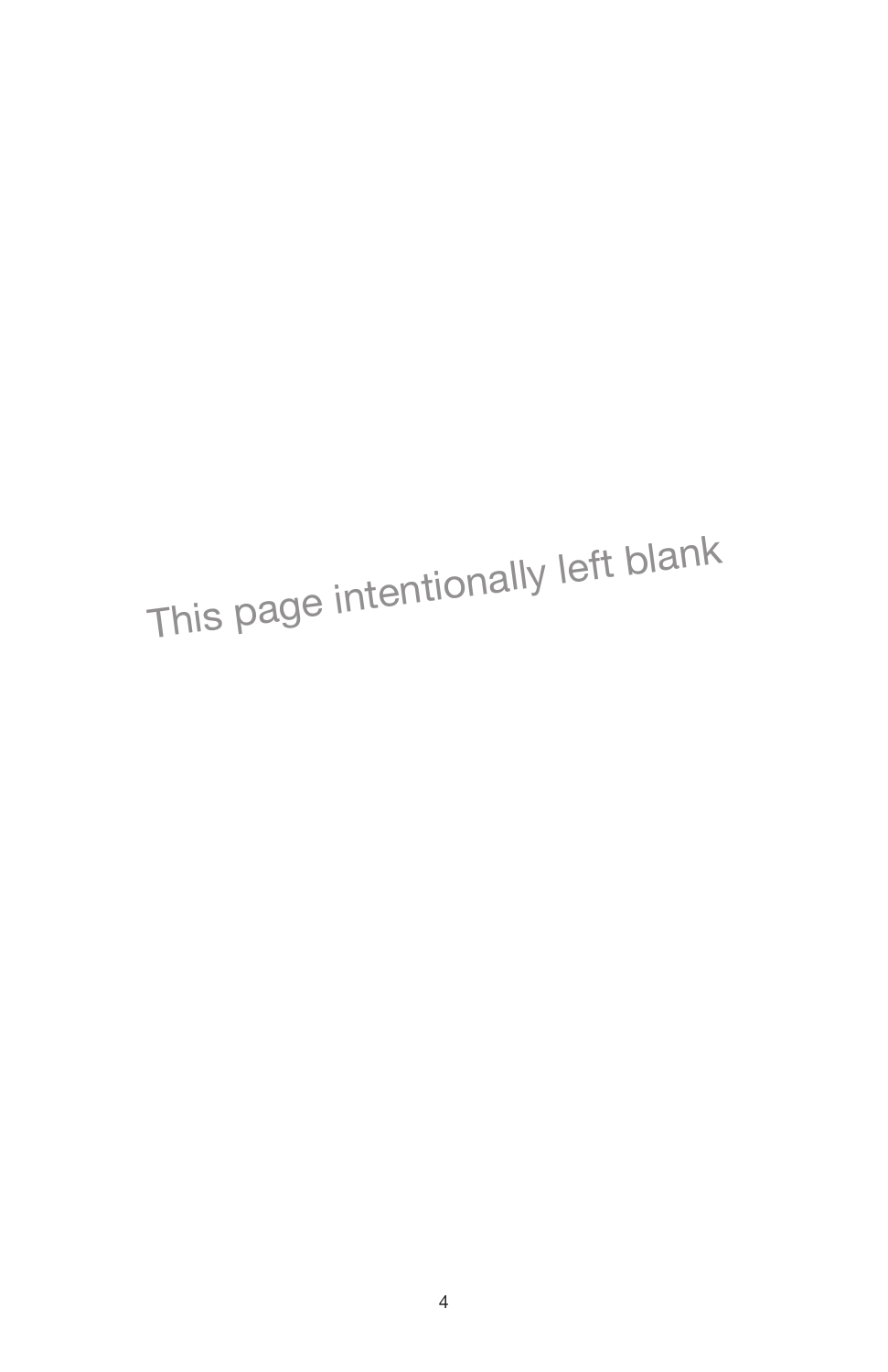# *INTRODUCTION*

# Welcome!

# DAILIES TOTAL1® One-Day CONTACT LENSES:

Designed for exceptional comfort from the beginning to the end of the day.

Thank you for choosing CIBA Vision DAILIES TOTAL1® contact lenses from Alcon, leaders in eyecare and vision correction.

DAILIES TOTAL1® contact lenses are made from a breathable silicone hydrogel material that is soft and flexible. In addition, DAILIES TOTAL1® contact lenses were designed with a technologically advanced, highly wettable surface.

DAILIES TOTAL1® contact lenses are designed to have high levels of oxygen transmissibility – which translated – means your eyes will be getting oxygen while you're wearing them, helping to keep them feeling refreshed and healthy looking.

And since DAILIES TOTAL1<sup>®</sup> contact lenses are daily disposables, you get a fresh, new lens every day making them the most hygienic way to wear contact lenses.

DAILIES TOTAL1® contact lenses - *About This Booklet*

This booklet explains how to safely use your DAILIES TOTAL1® contact lenses. Please read it carefully and keep it in a safe place for future reference. If you have questions after reading this booklet, call or visit your eye care professional. Also, you may call Medical Product Information toll free in the USA at 1-800-875-3001.

In addition to the information presented in this booklet, please be sure to follow the recommendations of your eye care professional for successful and safe contact lens wear. If you do not, you may:

- increase the chances of serious eye infection and injury
- cause damage to your contact lenses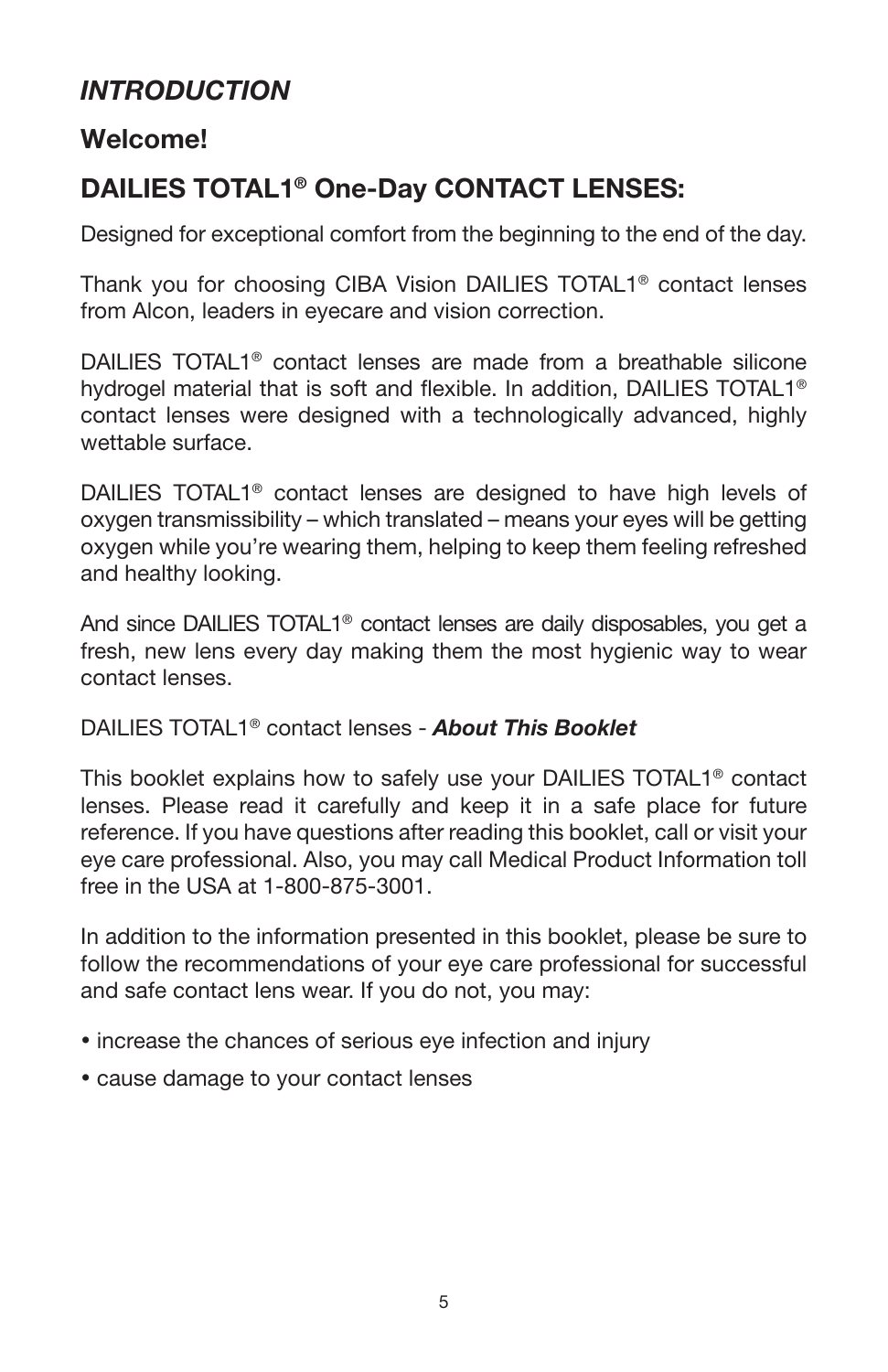# *COMMONLY USED TERMS*

Here are some useful definitions for terms regularly used when speaking about contact lenses and vision conditions.

| <b>Cornea</b>           | The clear front part of the eye, permitting light to enter.<br>The cornea is located in front of the iris and pupil.                                                                                     |  |  |  |
|-------------------------|----------------------------------------------------------------------------------------------------------------------------------------------------------------------------------------------------------|--|--|--|
|                         | • Iris-Thecolored part of the eye which controls the size<br>of the pupil                                                                                                                                |  |  |  |
|                         | . Pupil - The black round opening surrounded by the<br>iris                                                                                                                                              |  |  |  |
| <b>Lens Deposits</b>    | Contaminants such as cosmetics, lotions, protein from<br>the tear film, environmental pollutants, etc., which<br>collects on the lens surface.                                                           |  |  |  |
| <b>Daily Wear</b>       | Contact lens wear for less than 24 hours a day, while<br>awake. Normal daily wear of contact lenses assumes<br>a minimum 6-hour period of non-lens wear each day.<br>Individual wearing times will vary. |  |  |  |
| <b>Daily Disposable</b> | A contact lens wear and replacement schedule where<br>fresh, sterile, new lenses are inserted each time<br>lenses are worn and thrown out at the end of each                                             |  |  |  |

wearing day. The following may appear on the labels or cartons:

| Symbol/Sign    | <b>Description</b>                                  |  | Symbol/Sign             | <b>Description</b>                                        |
|----------------|-----------------------------------------------------|--|-------------------------|-----------------------------------------------------------|
| <b>EX</b> only | <b>CAUTION: Federal</b><br>(United States) law      |  | <b>DIA</b>              | Diameter                                                  |
|                | restricts this device to<br>sale by or on the       |  | <b>BC</b>               | Base curve                                                |
|                | order of a licensed eye<br>care professional.       |  | D                       | Diopter (lens power)                                      |
| <b>STERILE</b> | Steam sterilized                                    |  | $\mathsf{CE}_{0086}$    | European conformity<br>sign                               |
| <b>EXP</b>     | Use by date (Expiry<br>date)                        |  |                         | See product instructions                                  |
| LO1            | Batch code                                          |  | <b>REP</b><br><b>EC</b> | Authorized<br>Representative<br><b>European Community</b> |
| en             | Example of two letter<br>language code<br>(English) |  |                         | Manufacturer                                              |
| Do Not Reuse   | Do not reuse                                        |  |                         | Packaging waste<br>license sign                           |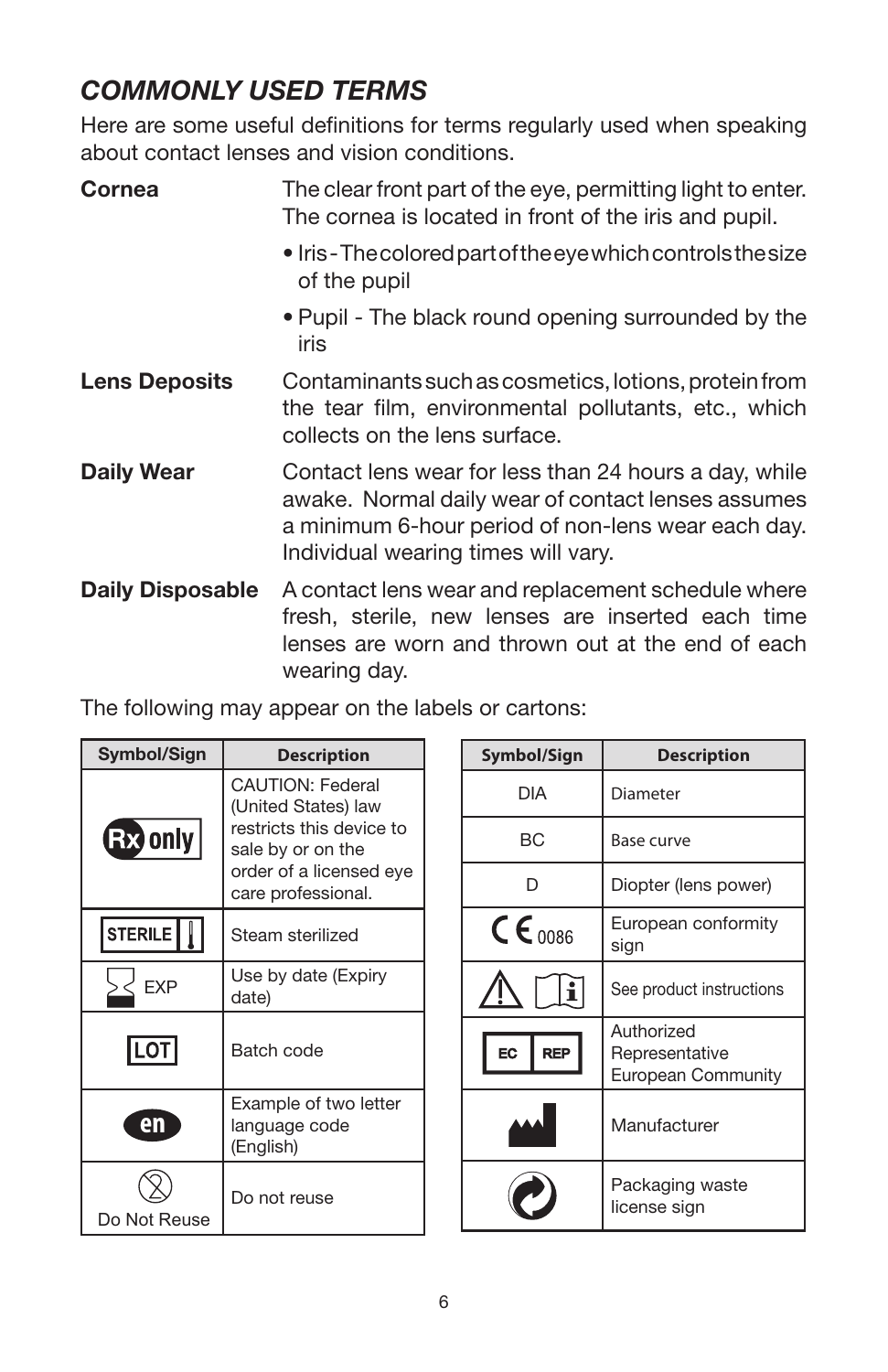# An Important Note About Your Contact Lenses

DAILIES TOTAL1® (delefilcon A) lenses are daily disposable lenses and are not intended to be cleaned or disinfected. Lenses should be discarded after a single use. Your eye care professional will determine the number of lenses you will need, how long you should wear your lenses each day and when to rest your eyes. You should also discuss with your eye care professional the frequency of follow-up care.

# *WARNINGS AND PRECAUTIONS*

DAILIES TOTAL1® contact lenses are offer remarkable convenience and outstanding comfort; however, there are some precautions you should take in order to ensure a safe and healthy wearing experience.

# What You Should Know About Contact Lens Wear

#### **Warning**

Serious injury to the eye, scarring of the cornea, and loss of vision may result from problems associated with wearing contact lenses.

Eye problems, including corneal ulcers, can develop rapidly and lead to loss of vision. Immediately call or visit your eye care professional for persistent symptoms of any eye discomfort, watering, and vision change, or redness.

*Be Aware of the Following:*

## • Do not sleep in your DAILIES TOTAL1® contact lenses

- Overnight wear of contact lenses has been shown to increase the risk of certain serious contact lens related complications. The risk increases with the number of days in a row that lenses are worn between removals, beginning with the first overnight use.
- When daily wear users wear their lenses overnight (outside the approved indication) the risk of ulcerative keratitis is nine times greater than among those who do not wear them overnight.
- Be sure to inform your eye care professional if you smoke
	- Smoking increases the risk of serious problems with contact lens wear.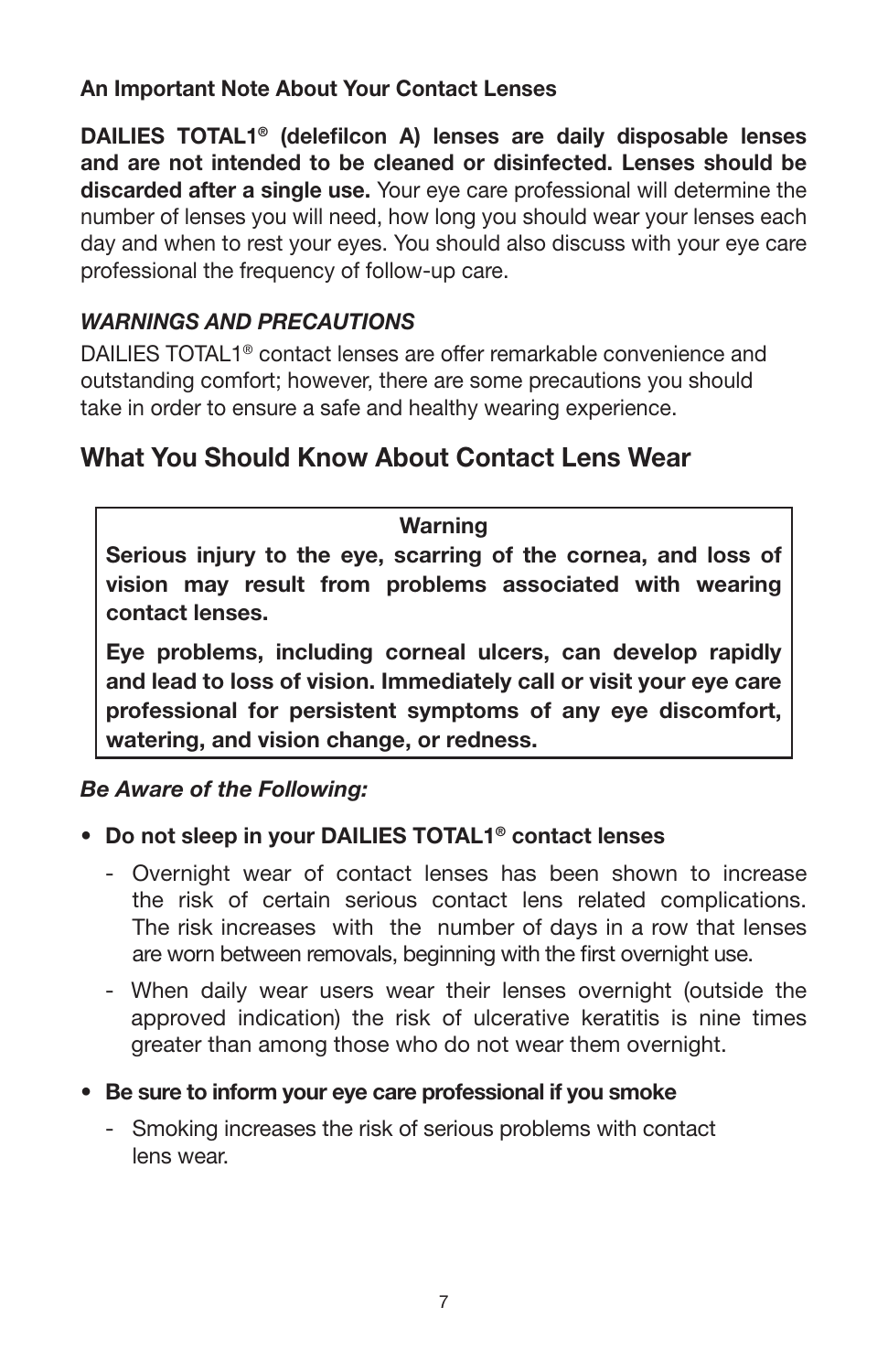# *Follow Directions:*

Be sure to follow exactly the instructions of your eye care professional and manufacturers' labeled instructions for the proper use of your contact lenses. Failure to do so may put you at significant risk of developing serious eye problems.

Do not use saliva, tap water, distilled water, or homemade saline solution for any purpose in caring for your lenses. The use of these solutions has been associated with serious eye infections including Acanthamoeba keratitis, a corneal infection which is resistant to treatment and cure.

## Adverse Effects (Possible Problems)

#### It is possible that problems can occur and may be accompanied by one or more of the following conditions:

- Moderate to severe eye pain not relieved by removing the lens
- Feeling of something in the eye
- Unusual eye secretions
- Eye redness
- Sensitivity to light (photophobia)
- Eyes burn, sting or itch
- Eyes water
- Reduced sharpness of vision
- Rainbows or halos around objects
- Uncomfortable lens
- Feeling of dryness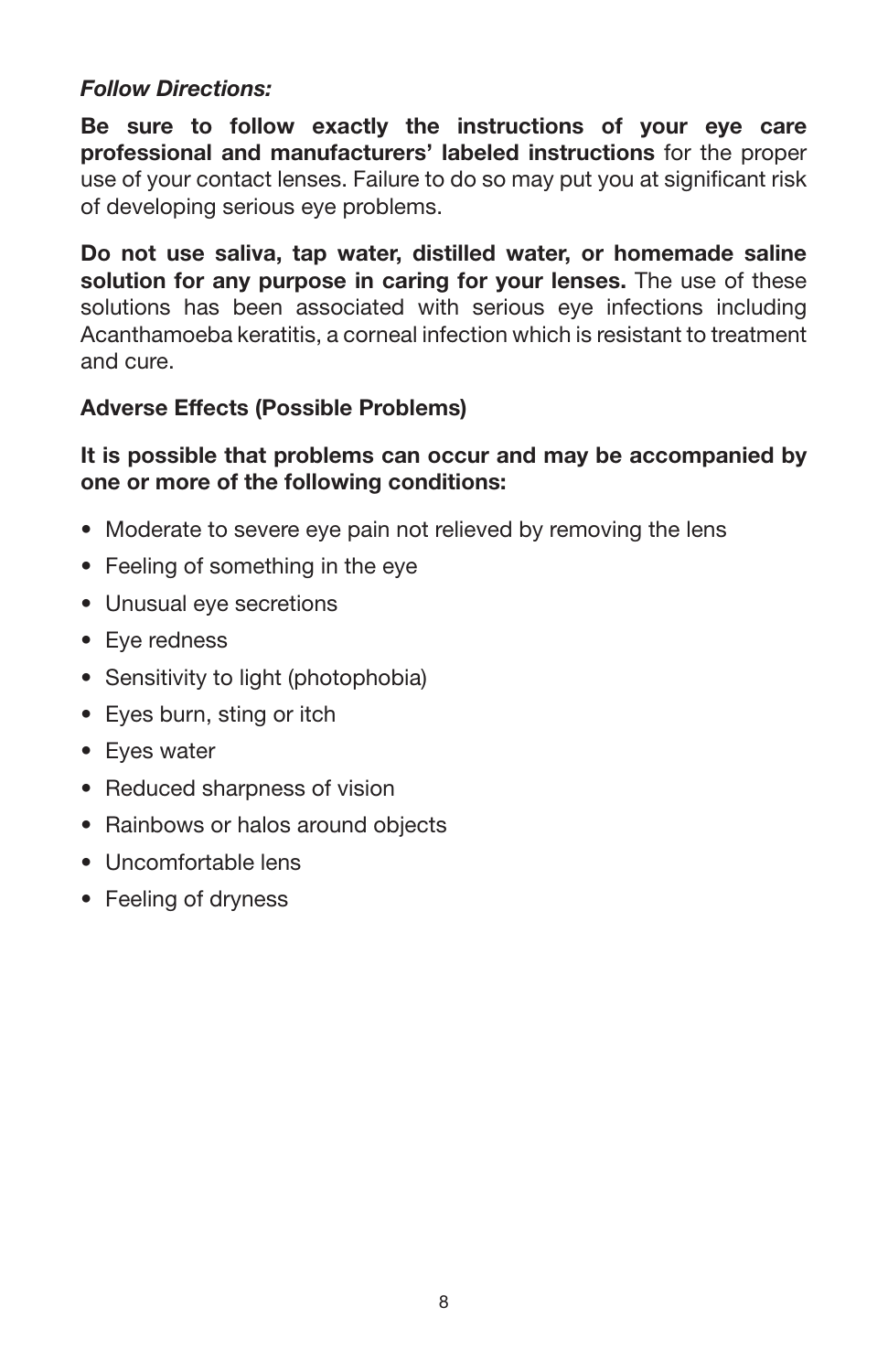Occasionally a serious condition such as corneal ulcer or eye infection may be present and may progress rapidly. Even less serious reactions such as a scratched cornea must be treated promptly to avoid more serious complications.

# What To Do if a Problem Occurs

If you experience any of the above signs or symptoms, immediately remove your lens(es). If the discomfort stops, insert a fresh new lens. If the problem continues, immediately remove your lens(es) and contact your eye care professional at once. Even less serious reactions must be treated promptly to avoid more serious complications.

# *WHEN LENSES SHOULD NOT BE WORN*

Contact lenses should not be worn under certain general health and eye conditions. Only your eye care professional can determine if continued contact lens wear is right for you. These include the following:

- Inflammation or infection in or around the eye or eyelids.
- Excessive dryness of the eyes that makes contact lens wear uncomfortable.
- If eyes become red or irritated.
- Any condition which reduces corneal sensitivity.
- Systemic diseases that may be affected by or impact lens wear.
- Allergic conditions, reactions or ocular irritation caused or exaggerated by lens wear or certain preservatives in lens care products.
- The use of any medication, including some eye medications, that shouldn't be used with, or interferes with contact lens wear.

# *GENERAL GUIDELINES FOR SAFE CONTACT LENS WEAR*

#### Wearing Your Lenses

## *Check your eyes regularly. While wearing your DAILIES TOTAL1® contact lenses your eyes should look well, feel comfortable and your vision should be clear.*

• Always clean, rinse and dry your hands thoroughly with a lint-free towel before handling your lenses.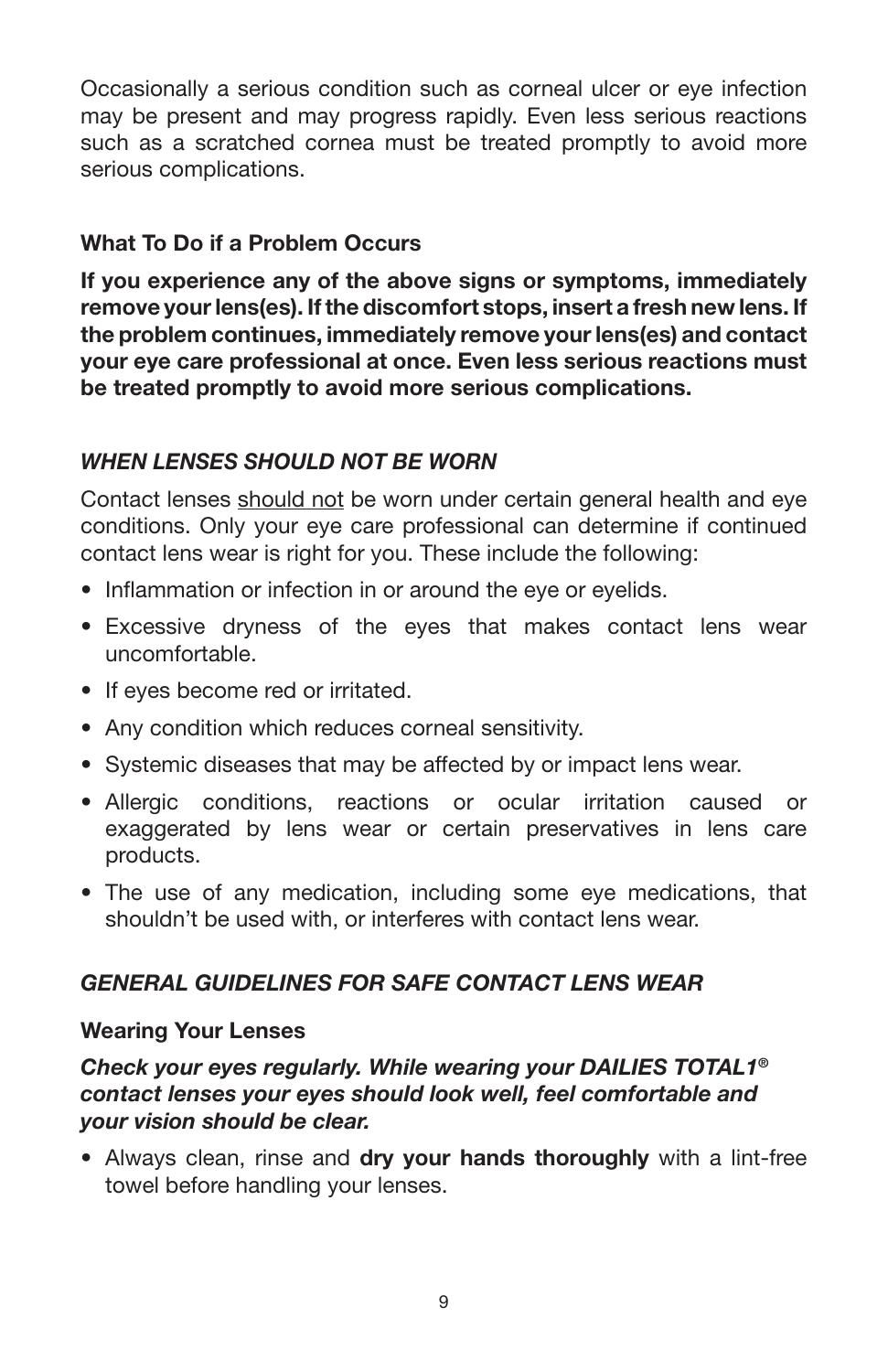- Your lenses are provided to you in foil sealed tamper-evident blister pack containers. Never use a lens if the container seal is broken, as damage or contamination may have occurred.
- Don't wear your lenses longer than recommended by your eye care professional, no matter how comfortable the lenses feel. Doing so increases the risk of adverse effects.
- Don't excessively rub your eyes while the lenses are in. You may harm your eyes or damage the lens.
- Don't get water, soap, or shampoo into your eyes during a bath or shower. These substances could get on your lenses and irritate your eyes.
- Be aware that hot and windy conditions may dry out your lenses. For example, air from a hair dryer, ceiling fan, or open car window may dry out your lenses and irritate your eyes.
- Always inform your eye care professional, physician and employer that you wear contact lenses. Contact lenses may not be used with certain medications or medical procedures, may not be suitable for certain occupations, or may require eye protection equipment.
- Exposure to water while wearing contact lenses in activities such as swimming, water skiing and hot tubs may increase the risk of:
	- eye infection, including but not limited to Acanthamoeba keratitis
	- damage to the lenses by chemicals in the water
	- loss of the lenses
- Consult your eye care professional about wearing lenses during sporting and water related activities.
- DO NOT USE saliva, tap water, distilled water, or homemade saline solutions to care for or when handling your lenses.
- Tasks requiring visual concentration such as working at a computer may cause your eyes to feel dry. If this occurs, look away at frequent intervals and blink often.
- Do not use lenses that have passed their expiration date.
- Make note of the correct lens power for each eye to avoid getting them switched.
- Discard any lens that has become dried out or damaged. Replace it with a fresh, new lens.
- Always keep a spare pair of lenses with you.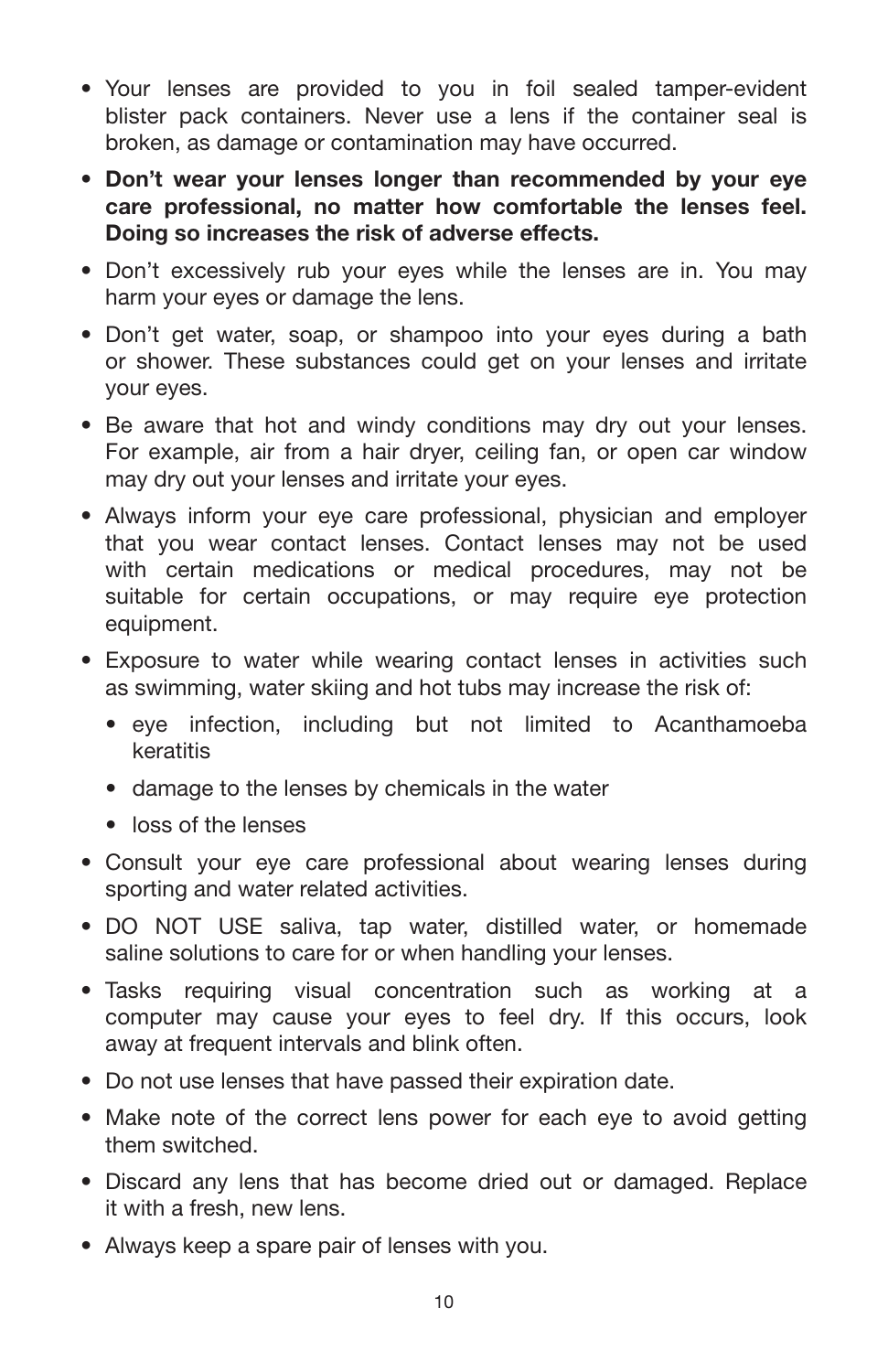#### When to Remove Your Lenses

- Do not wear your lenses for longer periods each day than your eye care professional has recommended, and don't nap or sleep overnight in the lenses. Sleeping with lenses on increases the risk of eye infection.
- Remove your lenses immediately if they become uncomfortable. Discomfort can be an early warning sign of a more serious problem. If the discomfort continues after lens removal, contact your eye care professional. Early treatment can help avoid more serious complications.
- Remove your lenses if you will be in the presence of irritating liquids, gases, chemicals, or smoke. Your lenses can become damaged by absorbing these substances and irritate or injure your eyes. If exposed to these substances while wearing your lenses, see the section titled "Emergencies" in the back of this booklet.

#### Cosmetic Products and Your Lenses

- Lens damage, eye irritation or infection may result if cosmetics, lotion, soap, cream, hair spray, deodorant, perfume, or aerosol products come in contact with your lenses. If sprays are used, close your eyes until the spray has settled.
- Insert lenses before applying make-up and remove lenses before taking your make-up off. Make-up can become trapped under the lens and irritate or injure your eyes.
- Do not use nail polish remover while wearing your lenses. The fumes can damage the lenses.

#### Other Eye Care Products and Medications

- Do not use eye drops, solutions, or medications in your eyes unless directed by your eye care professional. These solutions may damage your lenses or irritate your eyes. You may use lens rewetting drops while lenses are worn as recommended by the eye care professional.
- Certain medications may cause blurred vision, lens dryness, or lens discomfort. These include antihistamines, decongestants, diuretics, muscle relaxants, oral contraceptives, tranquilizers, and motion sickness medications. Always inform your eye care professional if you experience any problems with your lenses while taking such medications.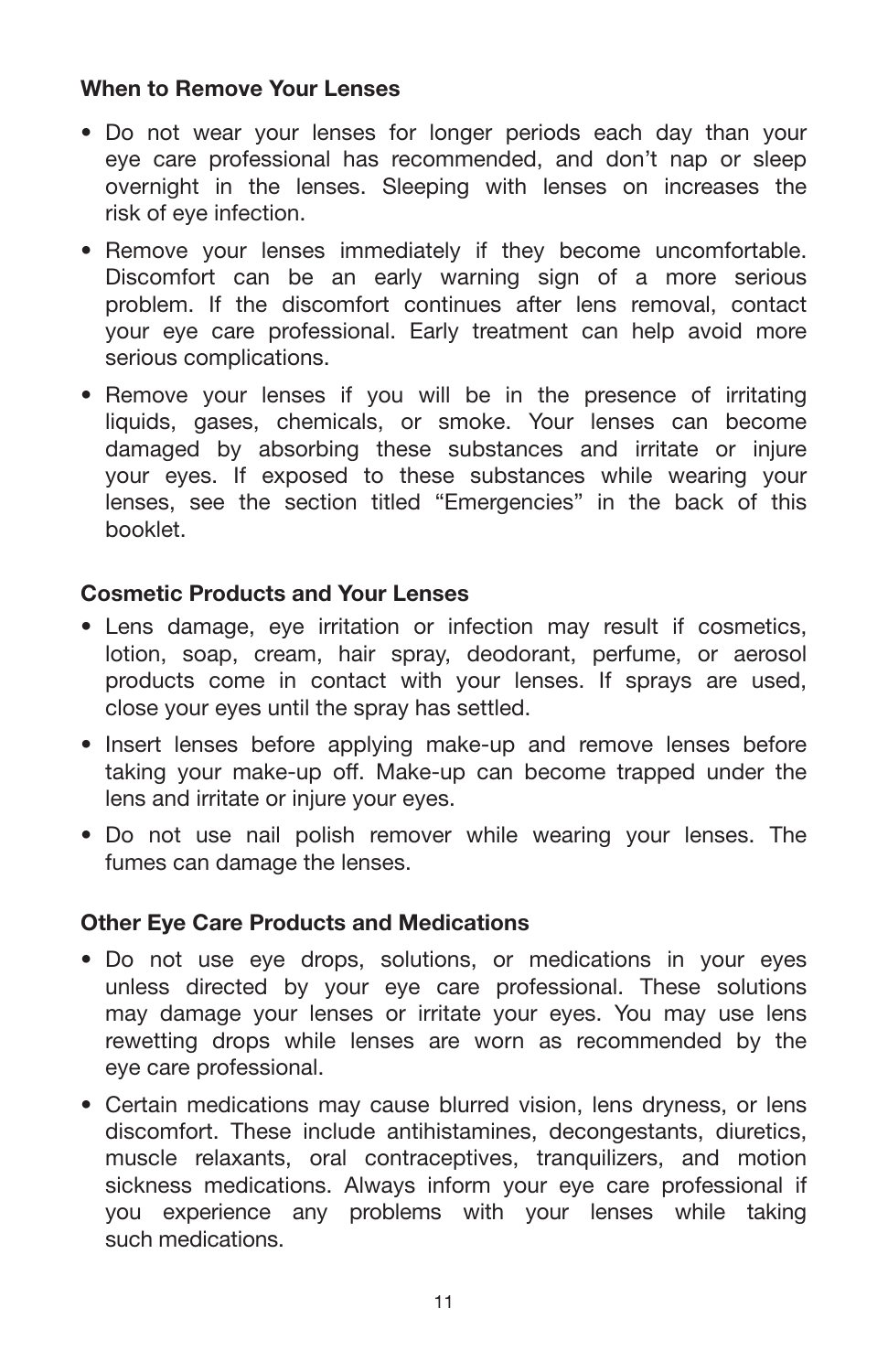# *HOW TO PLACE THE LENS ON YOUR EYE*

# The Importance of a Clean Start

Cleanliness is one of the most important aspects of handling and caring for your contact lenses. Starting with clean, dry hands helps to reduce the chance of eye infections and irritation.

# Step 1 – Wash, Rinse, and Dry Hands Thoroughly

- Always wash your hands thoroughly with soap that does not have any oils, lotions, or perfumes.
	- Thorough hand washing will remove dirt, germs, and oils that could get on the lenses and cause irritation or infection. Using the proper soap prevents chemical residues from getting on the lenses.
- Rinse your hands thoroughly after washing.
	- This removes all traces of soap and dirt.
- Dry your hands thoroughly with a lint-free towel.

Always wash your hands before handling your lenses. This will remove dirt and oils that could get on the lenses. Proper hand washing also helps prevent eye infections.

- This helps keep lint and dust from getting on your lenses and irritating your eyes.
- Long fingernails can make lens placement, removal and cleaning more difficult. Sharp, rough fingernails can damage the lenses.

# Step 2 – Open the Multipack Carton and Lens Container

DAILIES TOTAL1® contact lenses are supplied sterile in multipack cartons with individual foil sealed plastic containers. Five blister packs are attached to form a single strip. Locate the opening flap on the multipack carton and pull up to break the seal.

Each multipack carton and lens container is marked with the lens power (your vision prescription). Lens powers may not be the same for both eyes, so multipack cartons have a check box for your eye care professional to mark indicating which lens if for your left and right eye. Be sure to open and use the correct lens for each eye.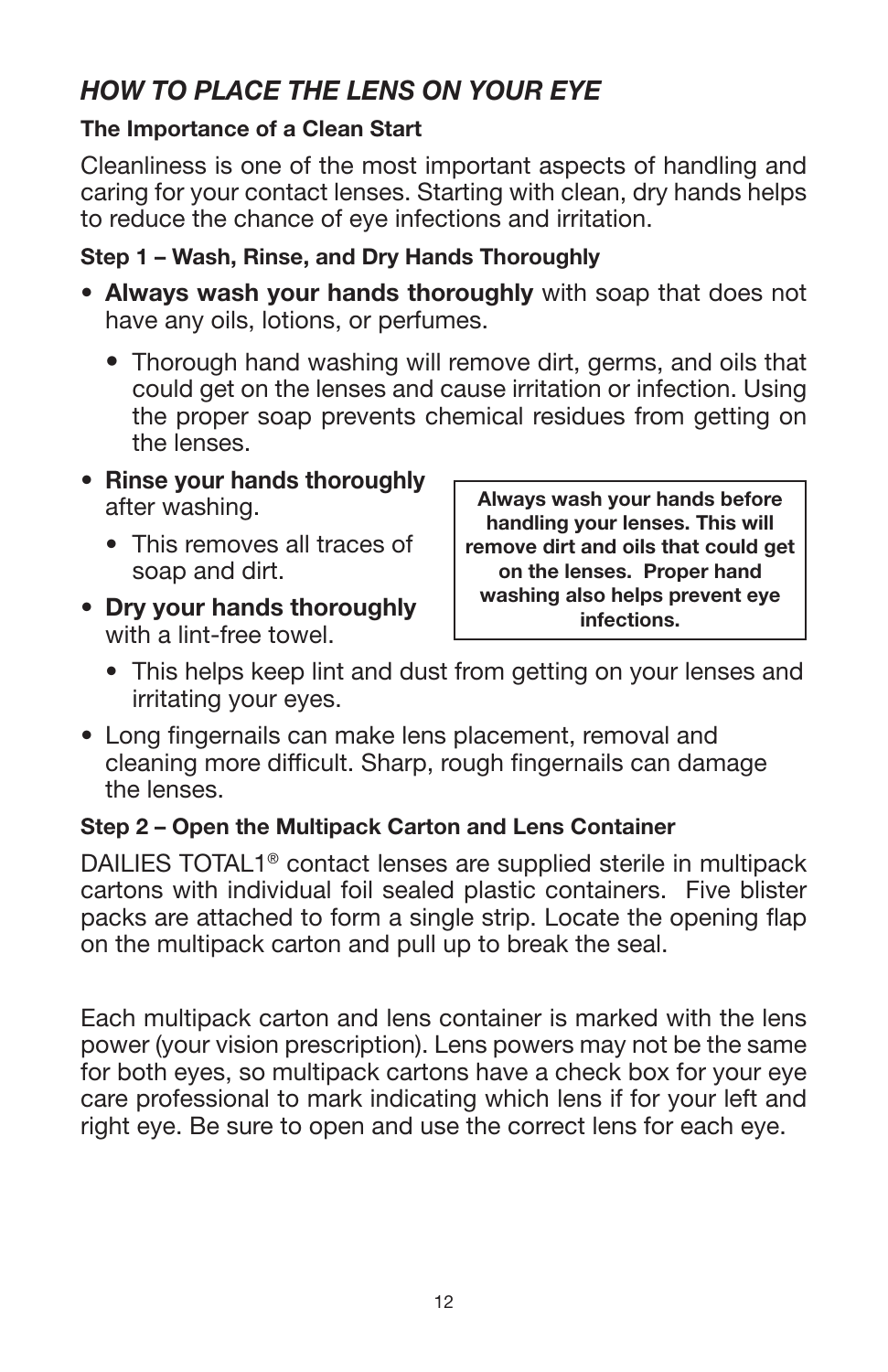# The Lens Package

Each DAILIES TOTAL1® contact lens is supplied in a foil sealed plastic container designed to maintain sterility of the lens and package saline solution. To open an individual container, follow these simple steps:

- 1. Shake the lens package gently, and peel back lid.
- 2. Carefully remove the lens from package.
	- With a clean finger, gently slide the lens out of the lens container or pour the lens onto the palm of your clean hand.
	- Do not use tweezers or other tools to remove the lens from container. This could damage the lens.

# Step 3 – Inspect the Lens for Damage or Foreign Matter

- Examine the lens to be sure it is clean and moist and free of damage.
- Place the lens on the tip of your index finger and hold it up against a bright light.
- Never handle your lenses over a sink with an open drain. Shut the drain or place a clean paper towel over the opening to keep from losing your lenses.
- If the lens appears damaged or dried out, do not use it. Discard it and use the next lens in the multipack.

# Step 4 – Make Sure the Lens Is Right Side Out

Check to see that your lens is right side out. A lens that is placed on the eye inside out may not feel comfortable or provide good vision.

# *Do the Taco Test*

One way to do this is to place the lens between your thumb and index finger and gently squeeze the edges together by pressing on the sides of the lens as shown in the picture below.

- If the edges come together, the lens is right side out.
- If the edges turn outward, the lens is wrong side out. Carefully reverse it with your fingers.

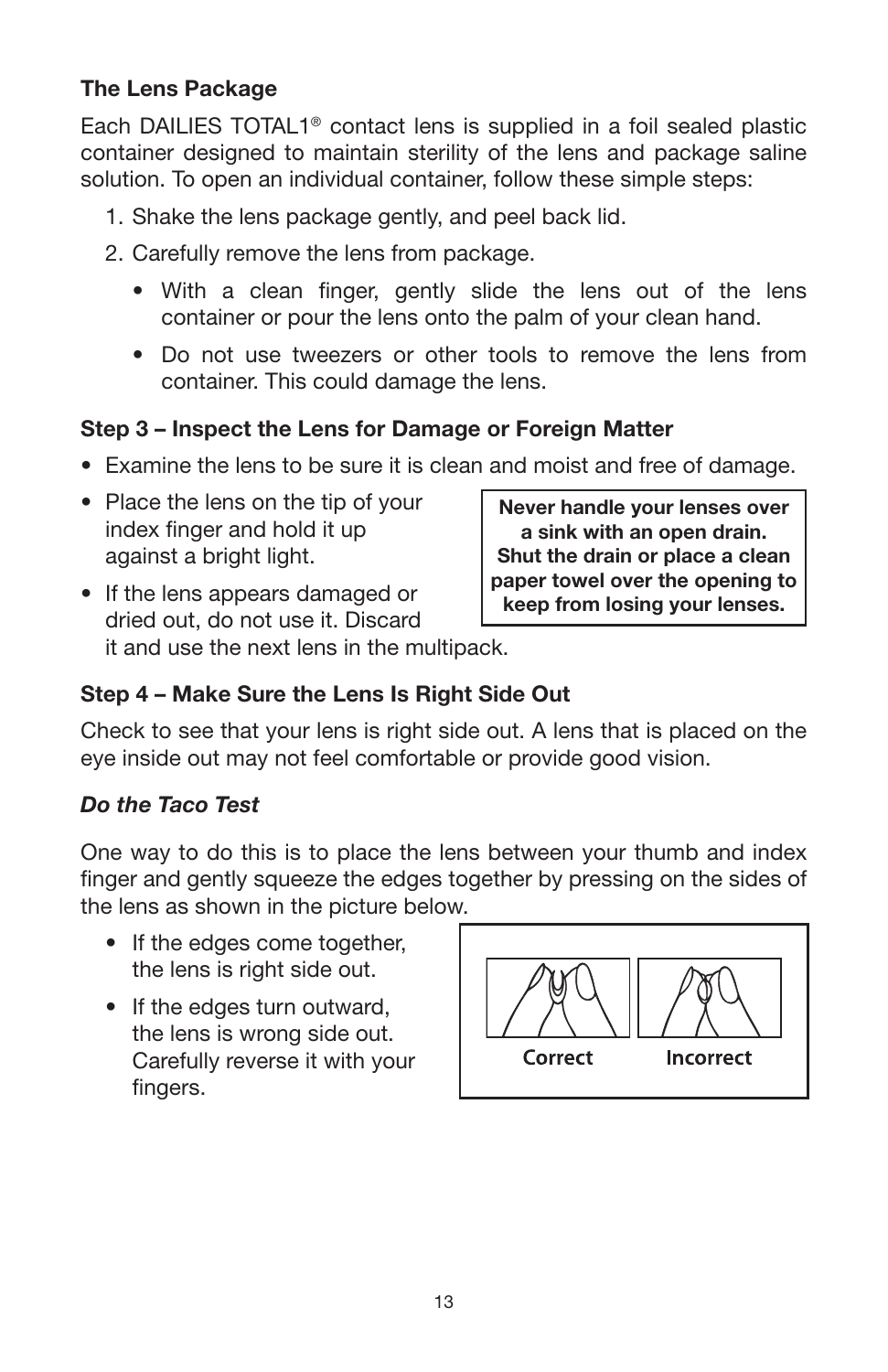Another way to do the "taco test" is to place the lens between a skin crease in the palm of your hand and gently closing your hand.

# *Do the Finger Test*

A second way to tell if a lens is right side out is to place the lens on the tip of your index finger and check its shape.

- If the edge appears bowl-shaped, it is right side out.
- If the edge has a lip or flares outward, it is wrong side out and must be reversed.



## Step 5 – Place Lens on Eye

After you have thoroughly washed, rinsed, and dried your hands, rinsed and inspected the lens, and made sure it is right side out, you are ready to place the lens on your eye.

Remember to start with the same lens first (right or left), then the other lens. This helps avoid getting the lenses mixed up.

- 1. Place the lens on the tip of your right index finger (left index finger if you are left-handed and this is easier for you). Make sure your finger is completely dry, or the lens will stick to your finger and be difficult to transfer to your eye.
- 2. Place the middle finger of the same hand close to your lower eyelashes and pull down the lower eyelid.
- 3. Use the fingers of the other hand to lift the upper right eyelid.



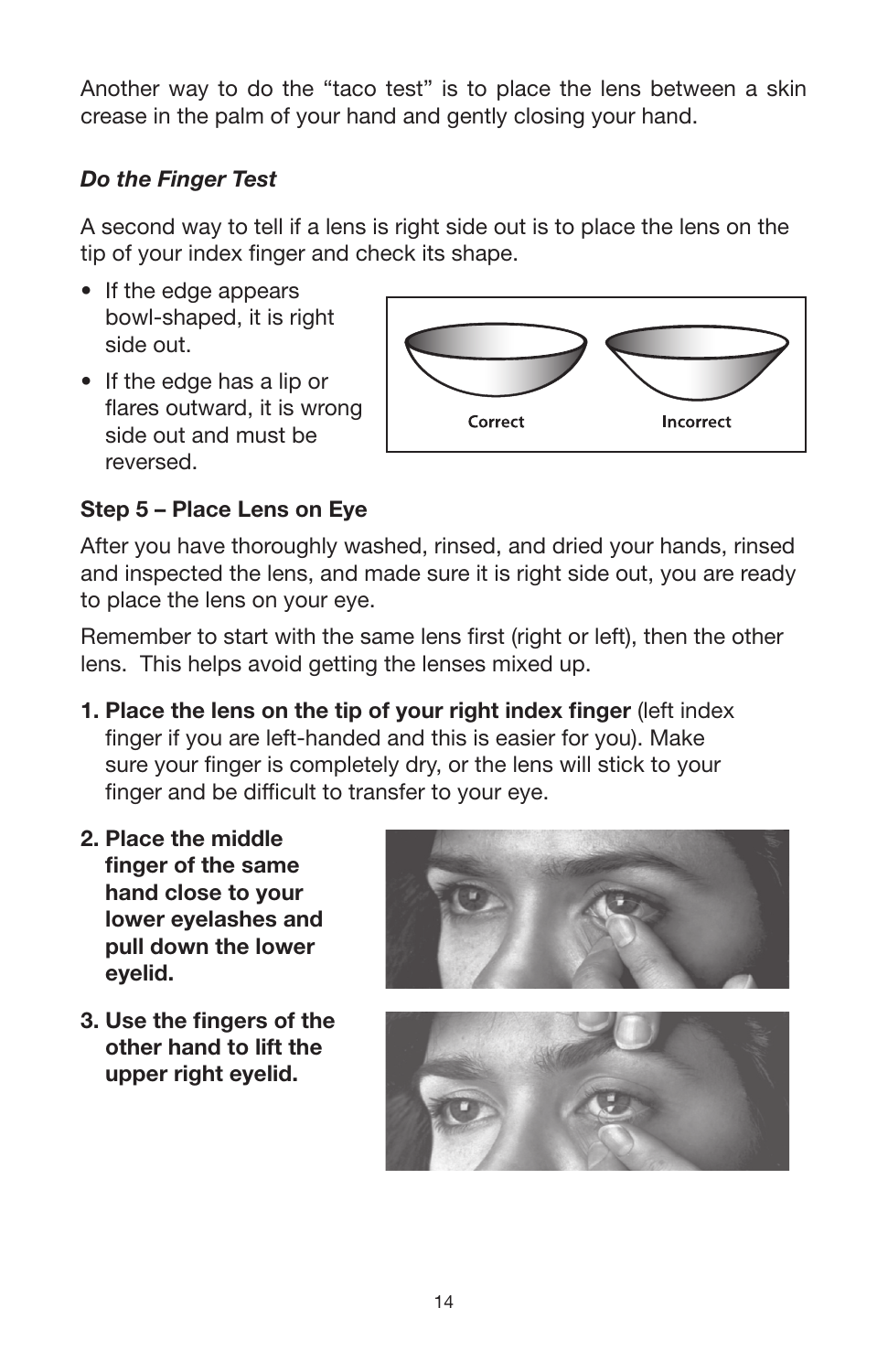- 4. Place the lens directly on the eye (cornea) by gently rolling it off the index finger.
- 5. Look down and slowly remove your right hand, releasing the lower lid.
- 6. Look straight ahead and slowly remove your left hand, releasing the upper lid.
- **7. Blink gently.** The lens should center automatically.

## 8. Repeat steps 1-7 above for the other lens.

#### Your eye care professional may suggest alternate methods for insertion of the lens onto the eye.

If your vision is blurred or the lens is uncomfortable on your eye, check for the following:

- The lens is not centered on the eye (see *Centering the Lens*, next section)
- The lens is centered. Remove the lens (see *Lens Removal*  section) and check for the following:
	- Cosmetics, oils, or particles on the lens. Rinse the lens with the remaining liquid in the blister pack and place on the eye again or use a new lens.
	- The lens is on the wrong eye.
	- The lens is wrong side out.
	- The lens may be torn or damaged. If so, do not place the lens back on your eye. Discard the lens and replace it with a new lens.

If your vision is still blurred or the lens is uncomfortable after checking the above, remove both lenses and contact your eye care professional.

After you have successfully inserted your lenses, you should ask yourself:

- Do the lenses *feel good*? (There should be no discomfort.)
- Do my eyes *look good*? (Your eyes should not be red or swollen or have any discharge.)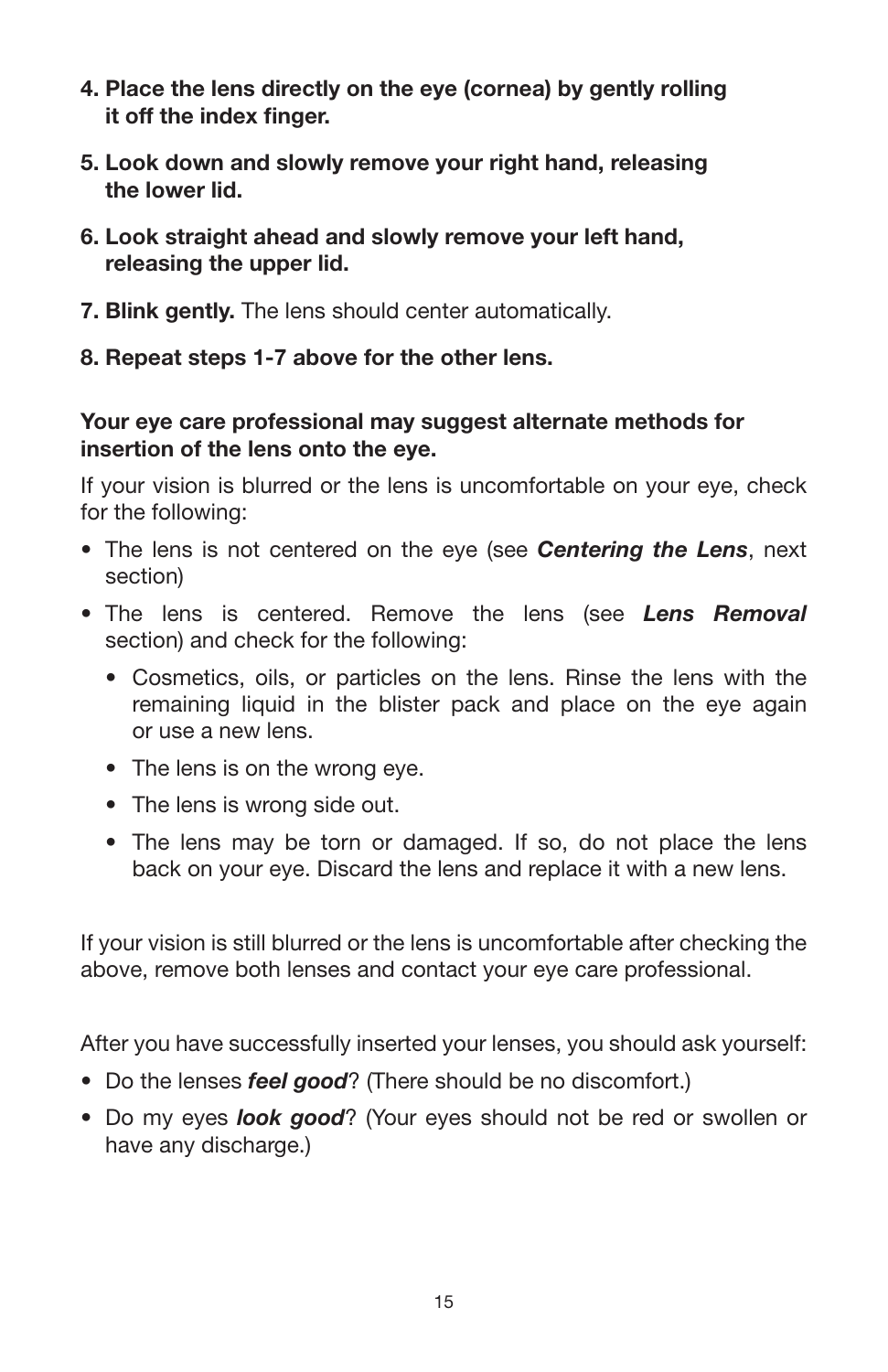• Is my *vision good?* (You should be able to see clearly out of each eye individually and together.)

If the answer to any of these questions is no, immediately remove your lenses and contact your eye care professional.

# Centering the Lens

Occasionally a lens will be displaced onto the white part of the eye during lens placement or during lens wear. To center a lens, follow one of the methods below:

*Method 1. Look in the direction of the displaced lens. Blink gently. The lens should automatically move toward the center of the eye and into the correct position.*

*Method 2. Close your eyelids and gently massage the lens into place through the closed eyelid.*



*Method 3. Gently push the off-centered lens onto the cornea with the eye open, using gentle finger pressure on the edge of the upper or lower eyelid.*

# *HOW TO REMOVE THE LENS FROM YOUR EYE*

Remember to remove the same lens first (right or left), then the other lens. This helps avoid getting the lenses mixed up.

# Step 1 - Wash, Rinse, and Dry Hands

- *•* Wash your hands thoroughly with soap that does not have any oils, lotions, or perfumes.
- Dry your hands thoroughly with a lint-free towel.

If your fingertips are wet they are likely to slip across the surface of the lens making removal more difficult.

The surfaces of your DAILIES TOTAL1® contact lenses are designed to stay very wet and slippery (lubricious) while on eye. For easy lens removal make sure you have thoroughly dried your hands.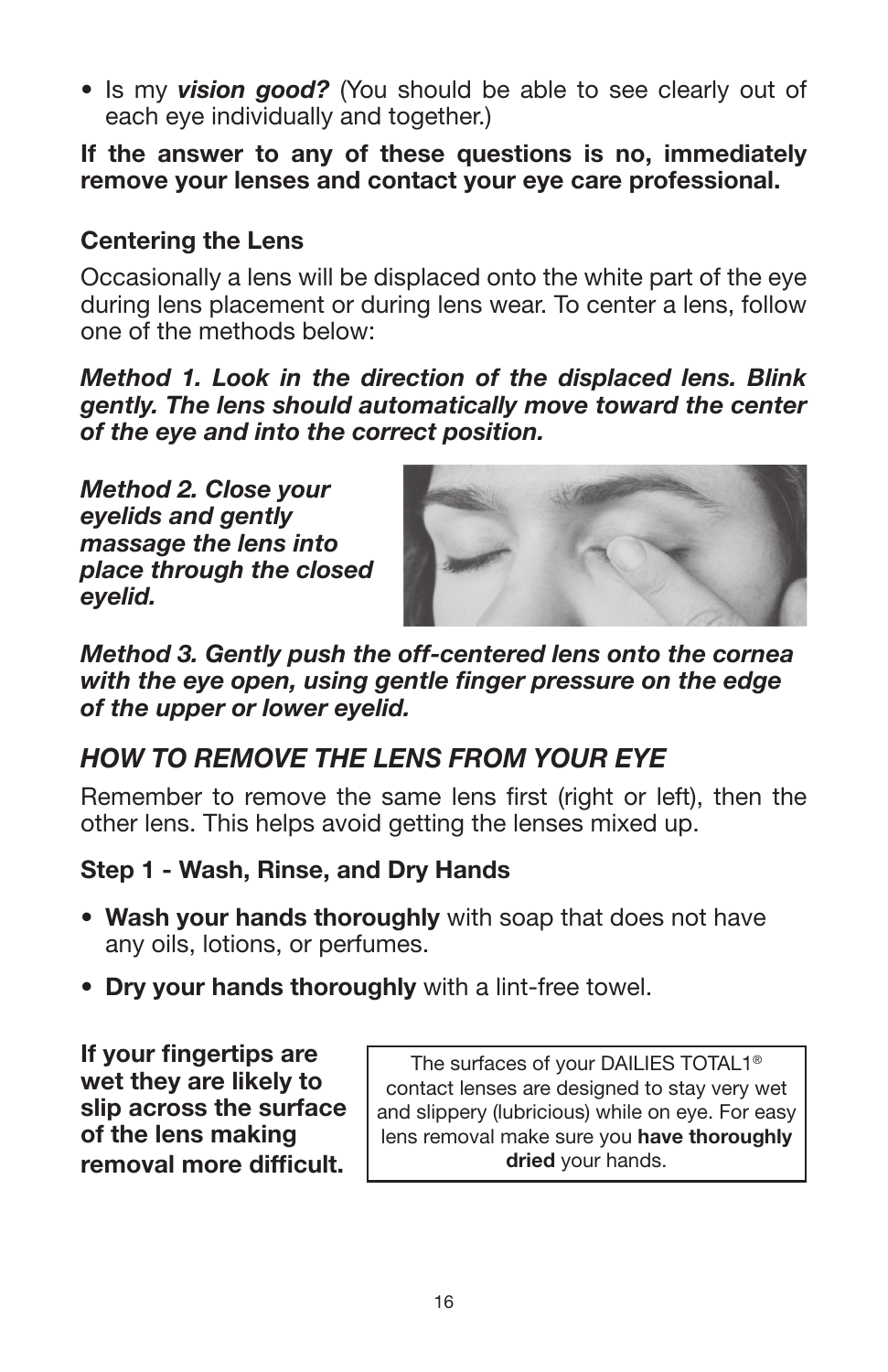# Step 2 - Make Sure Lens is on the Eye

Make sure the lens is centered on your eye before trying to remove it. Cover the other eye; if your vision is blurred, the lens is either off center or not on the eye at all. Locate the lens with a mirror and re-center it using one of the methods described in the section, *Centering the Lens.*

### Step 3 - Pull Down Lower Eyelid

Look upward, keeping your head level. Pull down the lower lid of your eye with your middle finger.



Step 4 - Slide Lens Down

While looking up, place the tip of your index finger on the lower edge of the lens and slide it down onto the lower white part of your eye.



# Step 5 - Pull Lens Off Eye

Still looking up, squeeze the lens gently between your thumb and index

finger. Gently remove the lens from the eye. If the lens is difficult to grasp, dry fingers once more and try again. Do not use rewetting drops in this instance.



# Step 6 – Discard the Lens Repeat Steps 2-6 for the other lens

If a lens tears in your eye it will feel uncomfortable. Remain calm as it is impossible to lose a contact lens or part of a contact lens behind the eye. Remove lens pieces by pinching them as you would do for normal lens removal, carefully avoiding pinching the eye tissue. If the lens pieces do not seem to remove easily, rinsing with saline is recommended. If this does not help, contact your eye care professional for assistance.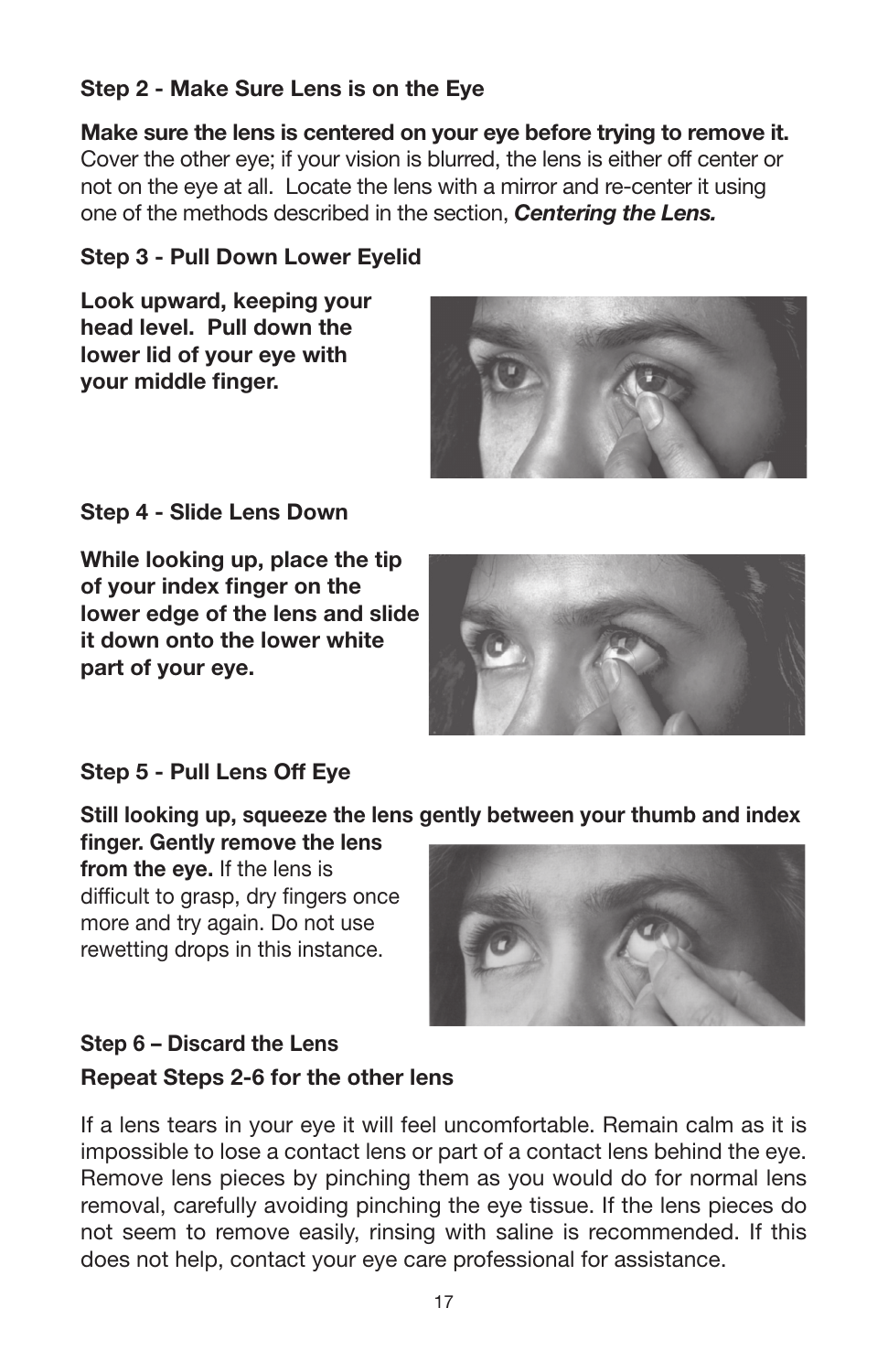# *OTHER IMPORTANT INFORMATION*

#### Lens and Packaging Saline

DAILIES TOTAL1® contact lenses are 67% delefilcon A and 33% water, with phosphatidylcholine. The lenses contain the color additive copper phthalocyanine, a light blue tint which makes them easier to see when handling. Lenses are provided sterile in blister packs containing buffered saline with approximately 0.3% of polymeric wetting agents consisting of copolymers of polyamidoamine and poly(acryamid-acrylic acid).

# Follow-up Care

• Do not skip visits with your eye care professional just because your lenses feel comfortable. Routine follow-up visits help prevent problems. A thorough examination by your eye care professional is important to determine how your eyes are responding to contact lenses. Early signs of a problem can be detected and treated before you can feel them. It is recommended contact lens wearers see their eye care professional once each year, or more often, as directed by the eye care professional.

# Using Lens Wetting Drops (Lens Lubricant)

• If wetting drops are recommended by your eye care professional, follow the directions for use provided by the manufacturer. Not all lens lubricants can be used with soft contact lenses.

# If a Lens Dries Out

• If a lens is exposed to air while off the eye it may become dry, brittle, and permanently damaged. If this should occur, discard the lens and use a new one to avoid possible irritation or injury to the eye.

# Care for a Sticking Lens

- Make sure your hands are clean and dry before removing lenses.
- In the unlikely event that a lens sticks (stops moving) or begins to dry on the eye, apply a lubricating solution recommended for soft lenses according to the manufacturer's instruction for use.
- Wait until the lens begins to move freely on the eye before trying to remove it. If the lens continues to stick, IMMEDIATELY consult your eye care professional.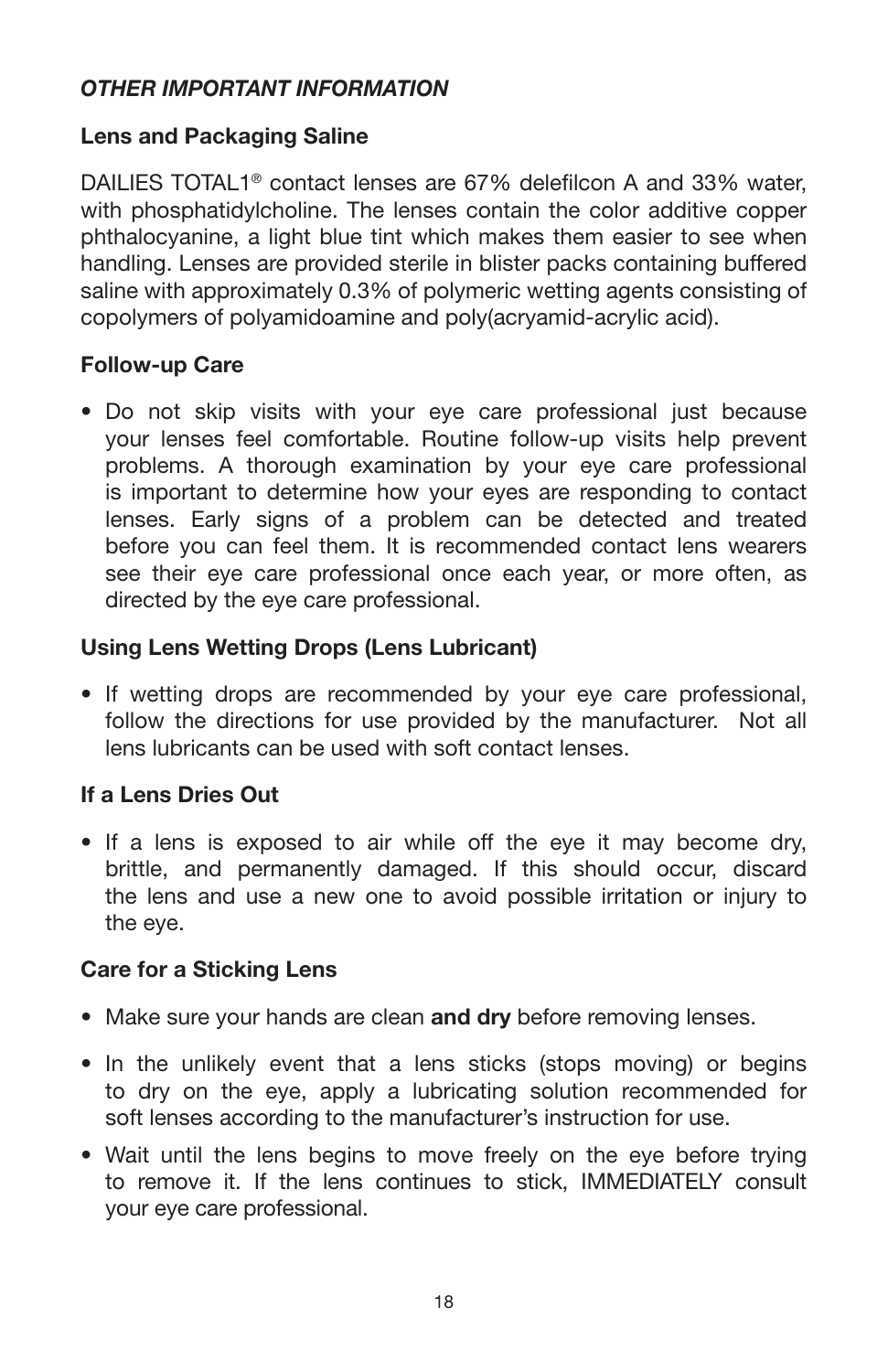# **Emergencies**

- If chemicals of any kind (household cleaners, gardening solutions, laboratory chemicals, pesticides, etc.) are splashed into the eyes:
	- Flush eyes immediately with tap water or fresh saline solution.
	- Remove and discard the lenses.
	- Call or visit your eye care professional or a hospital emergency room immediately.

# *LENSES FOR DIFFERENT VISION CONDITIONS*

DAILIES TOTAL1® contact lenses are available in a spherical lens design to correct nearsightedness (myopia) or farsightedness (hyperopia).

In addition, lenses come in a range of prescriptive powers. Your eye care professional will prescribe the prescriptive power (Rx) that's needed to correct vision in your right and left eye.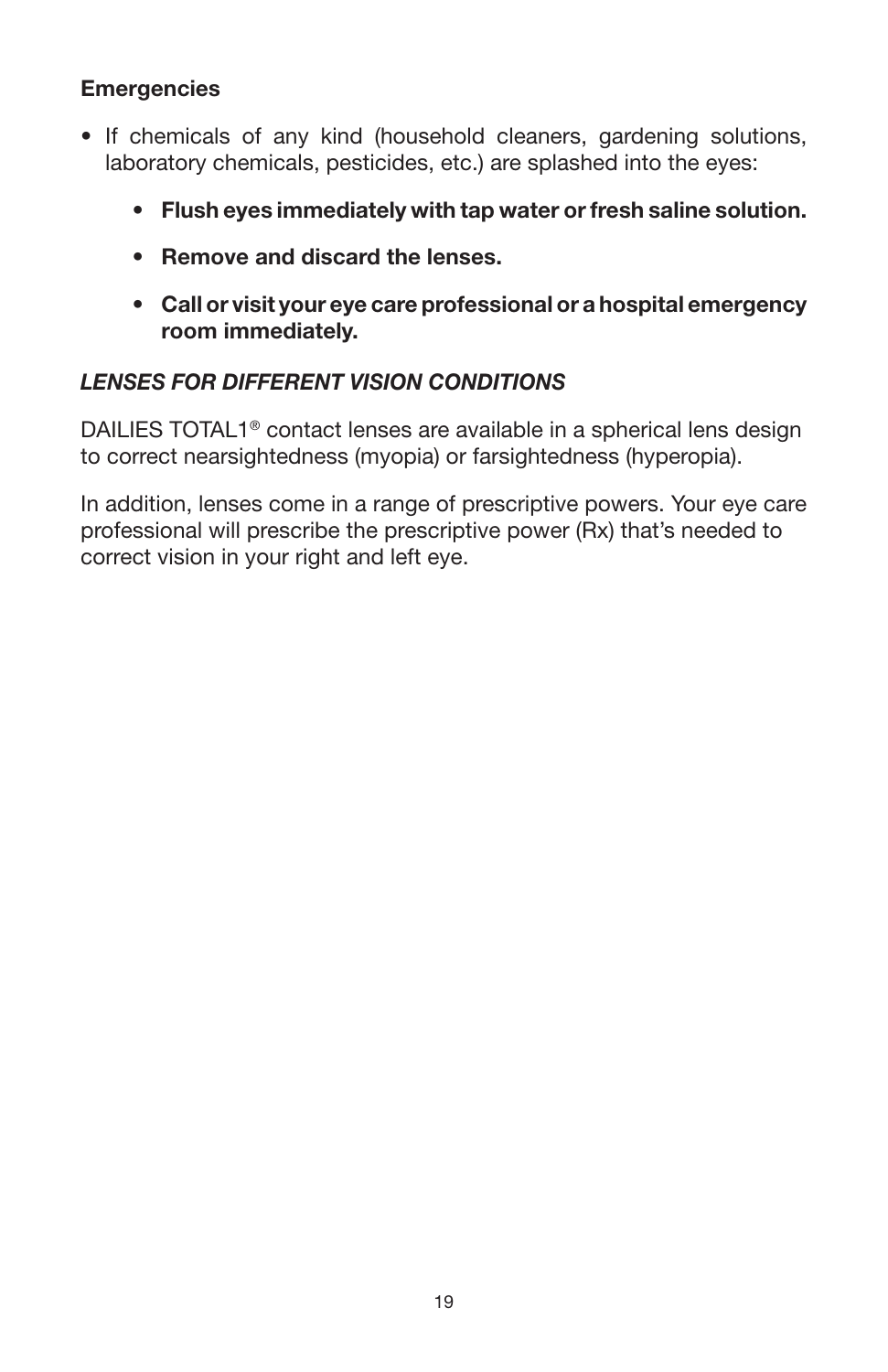### *INSTRUCTIONS FOR THE MONOVISION WEARER (SPHERICAL)*

- You should be aware that as with any type of lens correction, there are advantages and compromises to monovision contact lens therapy. The benefit of clear near vision in straight ahead and upward gaze that is available with monovision may be accompanied by a vision compromise that may reduce your distance visual acuity and depth perception for distance and near tasks. Some patients have experienced difficulty adapting to it. Symptoms, such as mild blurred vision, dizziness, headaches and a feeling of slight imbalance, may last for a brief minute or for several weeks as adaptation takes place. The longer these symptoms persist, the poorer your prognosis for successful adaptation. You should avoid visually demanding situations during the initial adaptation period. It is recommended that you first wear these contact lenses in familiar situations, which are not visually demanding. For example, it might be better to be a passenger, rather than a driver of an automobile, during the first few days of lens wear. It is recommended that you drive with monovision correction only if you pass the driver's license requirements with your monovision correction.
- Some monovision patients will never be fully comfortable functioning under low levels of illumination, such as driving at night. If this happens, you may want to discuss with your eye care professional having additional contact lenses prescribed so that both eyes are corrected for distance when sharp distance binocular vision is required.
- If you require very sharp near vision during prolonged close work, you may want to have additional lenses prescribed so that both eyes are corrected for near when sharp near vision binocular vision is required.
- Some monovision patients require supplemental spectacles to wear over the monovision contact lens correction to provide the clearest vision for critical tasks. You should discuss this with your eye care professional.
- It is important that you follow your eye care professional's suggestions for adaptation to monovision contact lens therapy. You should discuss any concerns that you may have during and after the adaptation period.
- The decision to be fit with a monovision correction is most appropriately left to the eye care professional in conjunction with you, after carefully considering and discussing your needs.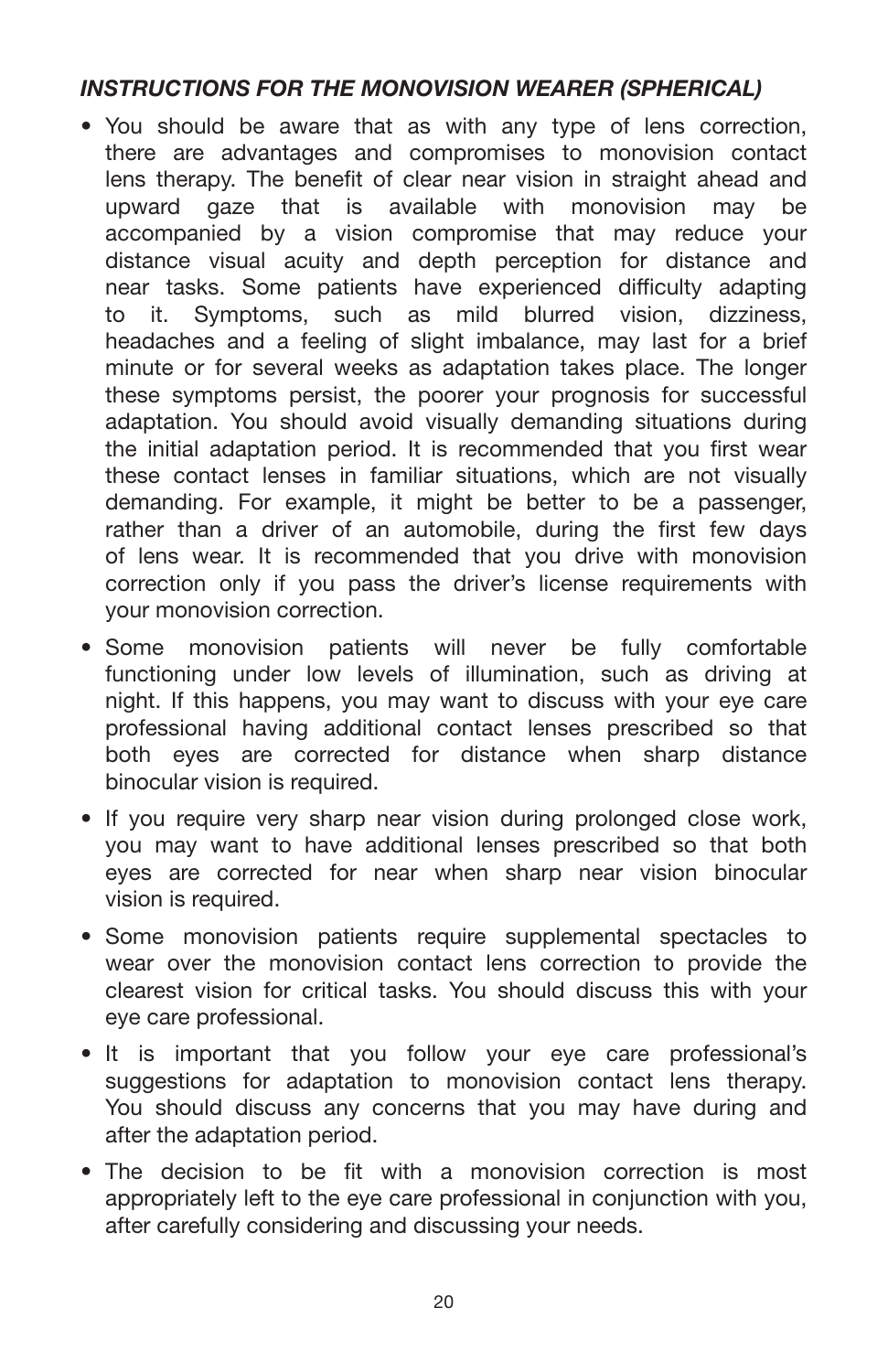### *WEARER INFORMATION*

Eye Care Professional: Contact Lens Information:

| Name:           | Lens Brand/Type:   |  |
|-----------------|--------------------|--|
| Street:         | Prescription/Date: |  |
| City/State/Zip: |                    |  |
| Phone:          |                    |  |

### *Wear and Replacement Schedules:*

DAILIES TOTAL1® contact lenses are for single-use, daily disposable wear only. Your eye care professional will determine how many hours in a day and how often you can wear contact lenses.

# Daily Disposable Wear Only (less than one day, while awake): DO NOT SLEEP in lenses

#### *Initial Wearing Schedule:*

| <b>DAY</b><br><b>DATE</b><br>(Month/Day) | Wearing<br><b>Time</b><br>(# Hours) | <b>DAY</b><br><b>DATE</b><br>(Month/Day) | Wearing<br><b>Time</b><br>(# Hours) |
|------------------------------------------|-------------------------------------|------------------------------------------|-------------------------------------|
| 1                                        |                                     | 6                                        |                                     |
| $\overline{2}$                           |                                     |                                          |                                     |
| 3                                        |                                     | 8                                        |                                     |
| 4                                        |                                     |                                          |                                     |
| 5                                        |                                     | 10                                       |                                     |

#### Lens Care Supplies (Product Name or Manufacturer):

| <b>Lens Wetting Drops:</b> |  |
|----------------------------|--|
|                            |  |

#### APPOINTMENT SCHEDULE:

| Date: | Time: | Date: | Time: |  |
|-------|-------|-------|-------|--|
| Date: | Time: | Date: | Time: |  |

*Important: In the event that you experience difficulty wearing your lenses or do not understand the instructions given you, DO NOT WAIT for your next appointment. Phone your eye care professional immediately.*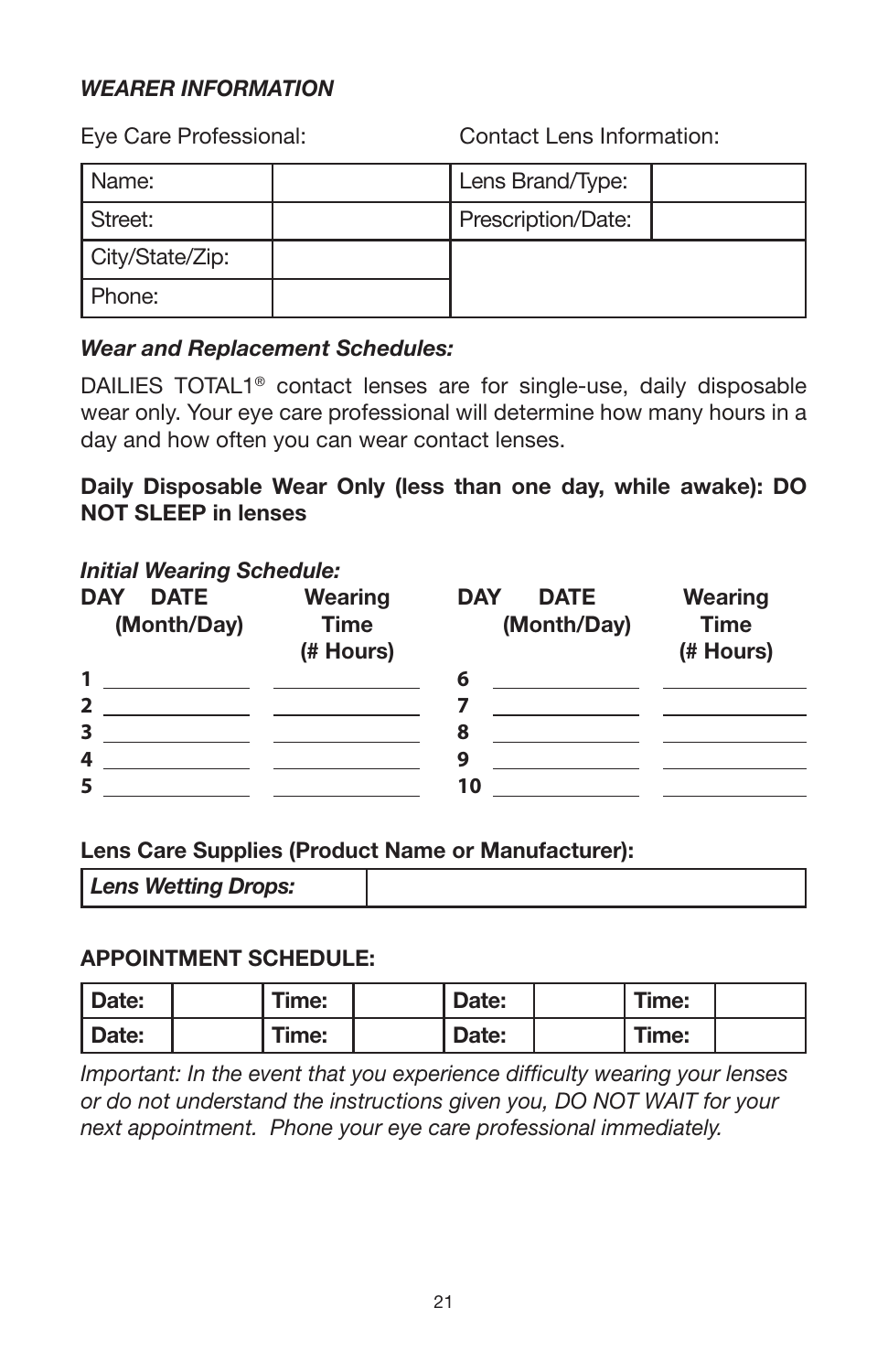This page intentionally left blank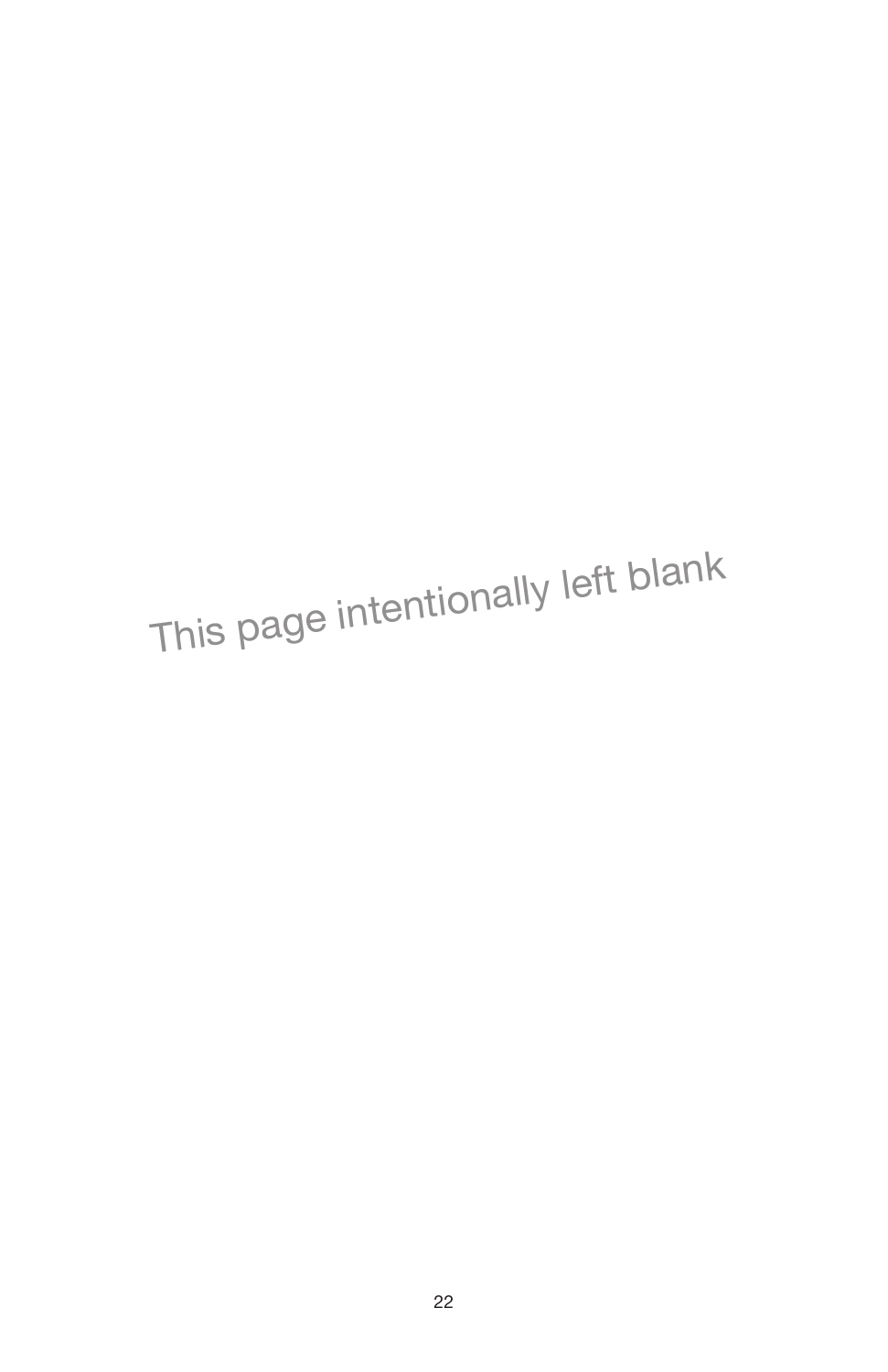This page intentionally left blank